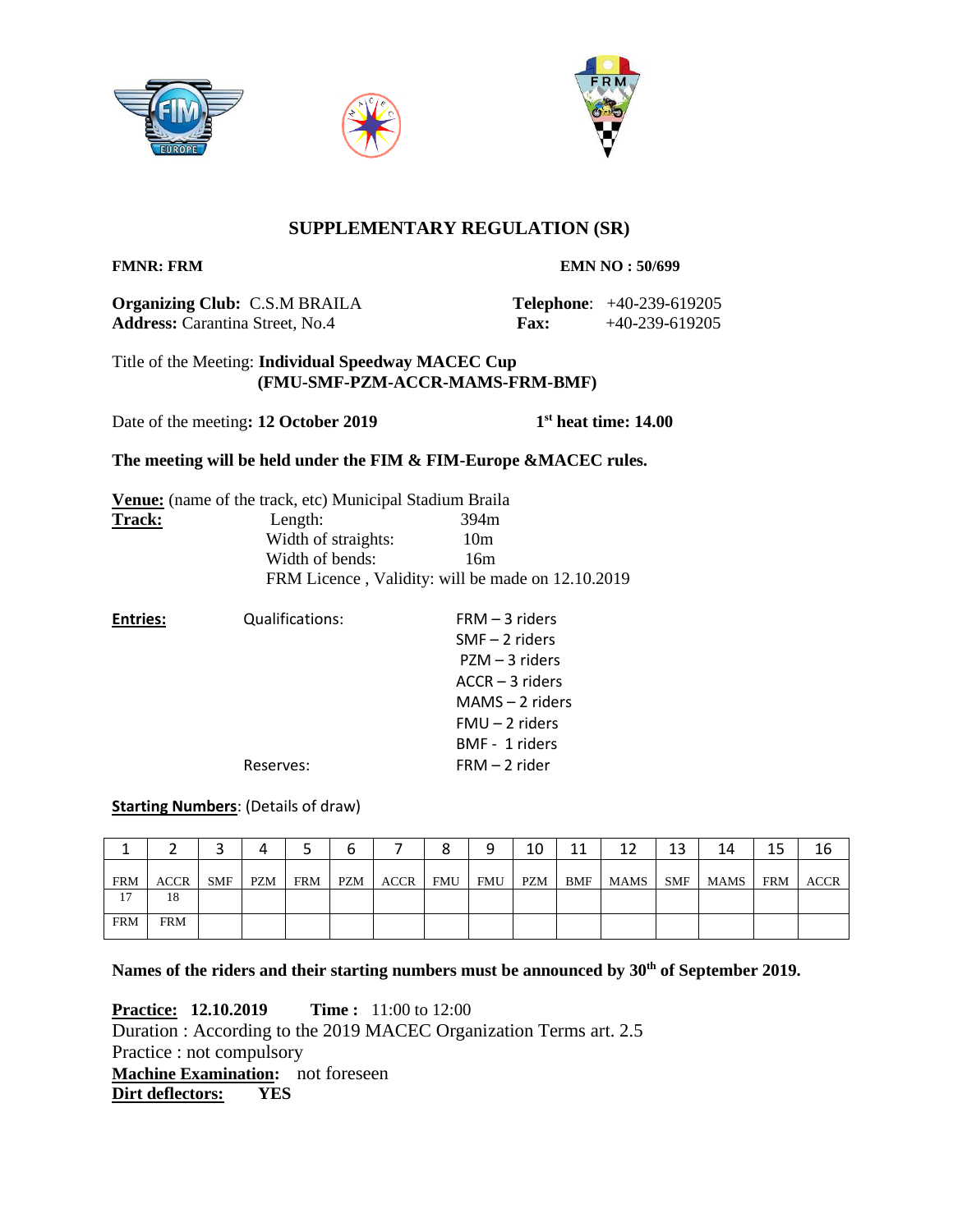**Silencers : Homologated by the FIM from 01.01.2015 till 31.12.2020. Number of rear tires:** not limited **Riding Number Jackets:** Supplied by the organizers**: YES**

**Public Liability Insurance:** Amount of cover: **170.000 Euro Payment of Traveling Express and Prize Money: All amounts can only be paid to the riders in EURO. Traveling expenses: minimum 125 EURO/ foreigner rider Date: 12 October 2019** 

**Minimum prize money :**

| <b>Place</b>   | <b>Amount in Euro</b> |  |  |  |
|----------------|-----------------------|--|--|--|
|                | (Net amount)          |  |  |  |
| 1              | 310                   |  |  |  |
| $\overline{c}$ | 250                   |  |  |  |
| 3              | 190                   |  |  |  |
| 4              | 160                   |  |  |  |
| 5              | 140                   |  |  |  |
| 6              | 140                   |  |  |  |
| 7              | 120                   |  |  |  |
| 8              | 120                   |  |  |  |
| 9              | 110                   |  |  |  |
| 10             | 110                   |  |  |  |
| 11             | 100                   |  |  |  |
| 12             | 100                   |  |  |  |
| 13             | 90                    |  |  |  |
| 14             | 90                    |  |  |  |
| 15             | 70                    |  |  |  |
| 16             | 70                    |  |  |  |
| 17             | 60                    |  |  |  |
| 18             | 60                    |  |  |  |
| <b>Total</b>   | 2290                  |  |  |  |

**Fuel**: Will be available at the track**: NO** Against payment**: NO**

**Signing-on date: 12.10.2019 Time : from 10.00 to 12.00** 

Parade: Time riders and machines to be ready: 13.40

### **Jury Meetings:**

| $1st$ Jury Meeting | Date: 12.10.2019 | Time: 13.30 | Place: Jury room |
|--------------------|------------------|-------------|------------------|
| Last Jury Meeting  | Date: 12.10.2019 | Time: 17.00 | Place: Jury room |

## **The team classification will be made of 2 best riders' results of each FMN after all events**

#### **Officials:**

| Jury President (Referee): NITA Nicu |  |  | FMN: TBA Licence No: TBA |  |
|-------------------------------------|--|--|--------------------------|--|
| <b>FMU Delegate:</b>                |  |  | FMN:  Licence No:        |  |
| <b>SMF Delegate:</b>                |  |  | FMN:  Licence No:        |  |
| PZM Delegate:                       |  |  | FMN:  Licence No:        |  |
|                                     |  |  | FMN:  Licence No:        |  |